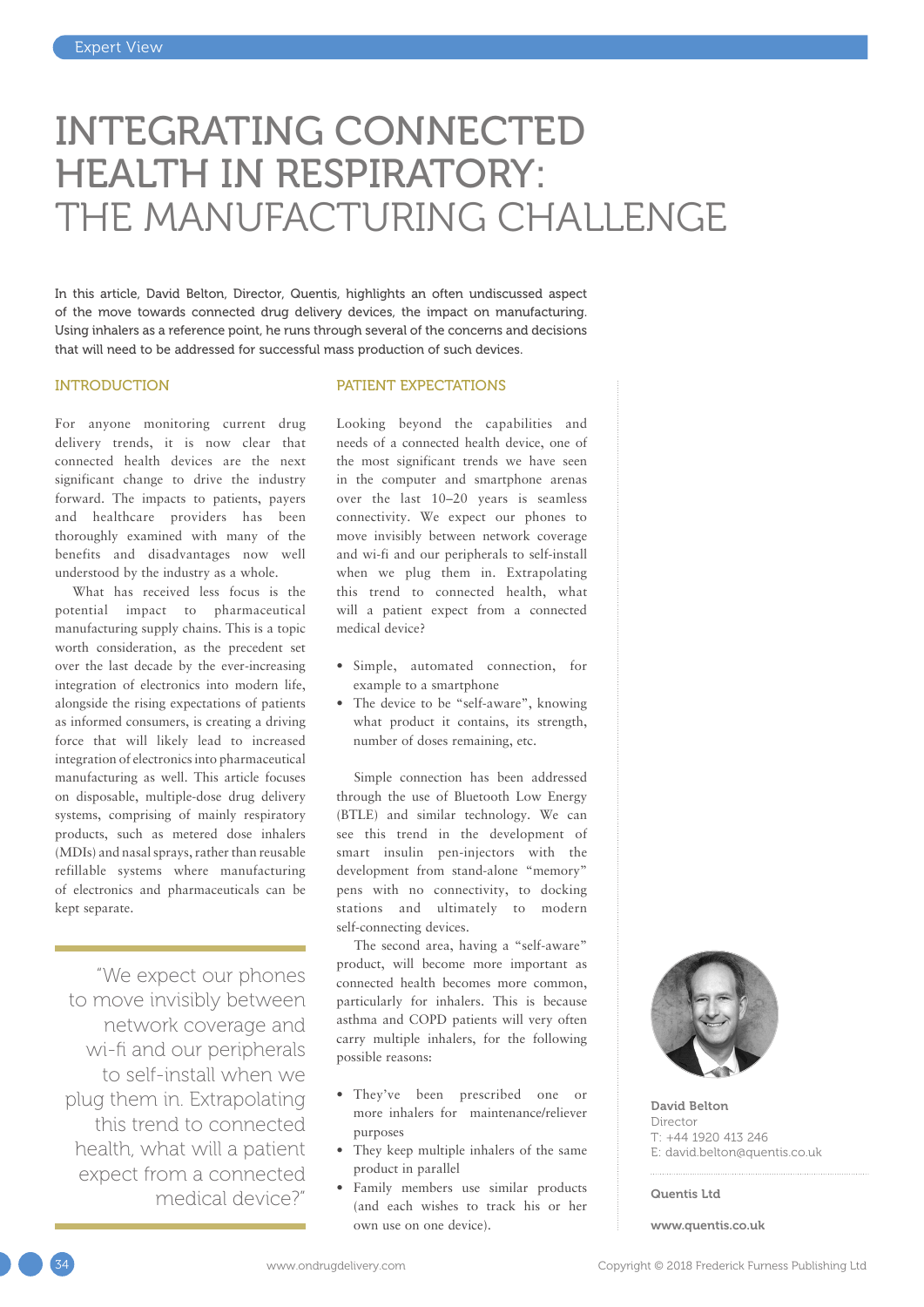While it is well understood from prescribing guidelines that many patients will receive multiple products, the use of the same product in multiple inhalers is also common. For relievers, patients will often hold one at home, one at work and keep one in a bag or pocket. For maintenance therapies, patients will often ensure they get their replacement early, may use them in an *ad hoc* overlap or can also deliberately manage an offset so, for example, they have enough product for a holiday.

In these cases of multiple products and multiple devices, the expectation of connected health is that all of these products will not only be uniquely identifiable, but also clearly identifiable to the patient within an app. This shows how important it is that each inhaler is "self-aware" and capable of indicating key information, such as what type of product it is and how many doses remain, to a phone or other device.

Another probable expectation for increased integration between a drug delivery device and electronics is the ability to deliver additional functionality to patients and healthcare providers, moving beyond recording dose and time to measuring physical use properties, such as orientation, shaking and flow rates, which will likely require additional sensors and therefore deeper integration.

## IMPACT ON MANUFACTURING

With a requirement for "self-aware" and easily connected products, this leads to two main conclusions that can be drawn with respect to the supply chain:

- The pharmaceutical and electronic manufacturing processes will become more interconnected.
- There will be a need to program, or otherwise associate, the device with product information within the supply chain.

#### **Interconnected Manufacturing**

There are a number of points where the electronic element of a drug delivery system can be brought together with the primary packaging:

- By the patient
- During packaging
- As an add-on process to standard drug delivery system manufacture
- As part of the drug delivery system assembly process
- As part of a pre-made sub-assembly.

"Early design decisions on electronics will tend to have far more fundamental implications for manufacturing than for standard drug delivery devices."

Considerations that inform when this integration occurs in the supply chain include ease of compliance with electronic disposal standards, such as the waste electrical and electronic equipment (WEEE) directive, and the design needs or restrictions. A crucial point to note is that early design decisions on electronics will tend to have far more fundamental implications for manufacturing than for standard drug delivery devices. The following section looks at some of the fundamental manufacturing impacts of these decisions.

### **Product Identification**

With many patients carrying multiple inhalers, standard pharmaceutical product identification is achieved by adding manufacturing labels at the end of the manufacturing process. These contain product, strength, batch number, expiry and serialisation information, and are usually specific to a particular geographic region. This typically requires a high number of label variants to be held in stock. This works because labels are low cost and holding many variants is not an issue. It often allows primary and secondary product manufacturing to be standardised with only late-stage customisation of labels and packaging.

When looking at connected devices. one option is to have an equal number of electronic variants as there are label variants, containing the same level of information. These would need to be pre-programmed by the electronics manufacturer, held in stock and added to the product at the appropriate time. This poses some challenges:

• **High Cost**: While labels are costed in cents, electronics are costed in dollars and holding a high number of variants may not be cost effective to the supply chain.

- **Shelf Life**: The electronics will be expected to have a shelf life, most likely based on the battery being used. A five-year shelf life sounds comfortable but if there is a three-year on-market requirement and six months is taken up in the external supply chain then the effective time in a pharmaceutical supply chain may effectively be only 18 months. Low-volume, small-market variants could certainly approach this, especially if the electronics supplier has a large minimum order quantity.
- **Unique Data**: Some data will not be pre-programmable, like a finished batch number. If the app allows for elements of production data to be accessed, giving the patient access to this data would allow them to know the expiry date of their product and potentially allow them to confirm that it is not counterfeit.

The natural alternative to this is to build a level of programmability into the device itself. This has different pros and cons:

- **Stockholding**: If the electronics element can be programmed with data at a late stage there may only need to be one variant held in stock. This reduces the cost impact and the risk of having high-value, low-volume products held in stock and also allows simpler management of logistics with a product of limited shelf life.
- **Programming/Data**: Programming will need to occur in final assembly of the device or during packaging operations. Options include contact or non-contact data transfer. Decisions on this would depend on the technology being used. Non-contact via Bluetooth is unlikely to be viable in a manufacturing environment due to the time to synchronise, the need for internal power and ensuring that the intended product is programmed rather than ones adjacent in the line. An RFID option would be relatively straightforward as the chip is powered via external induction and data transfer can be local to the intended device. A third option is for data load via direct contacts. Similar to the RFID option the data can be loaded quickly and the device externally powered but does require electrical contacts to be in a position the equipment can access.